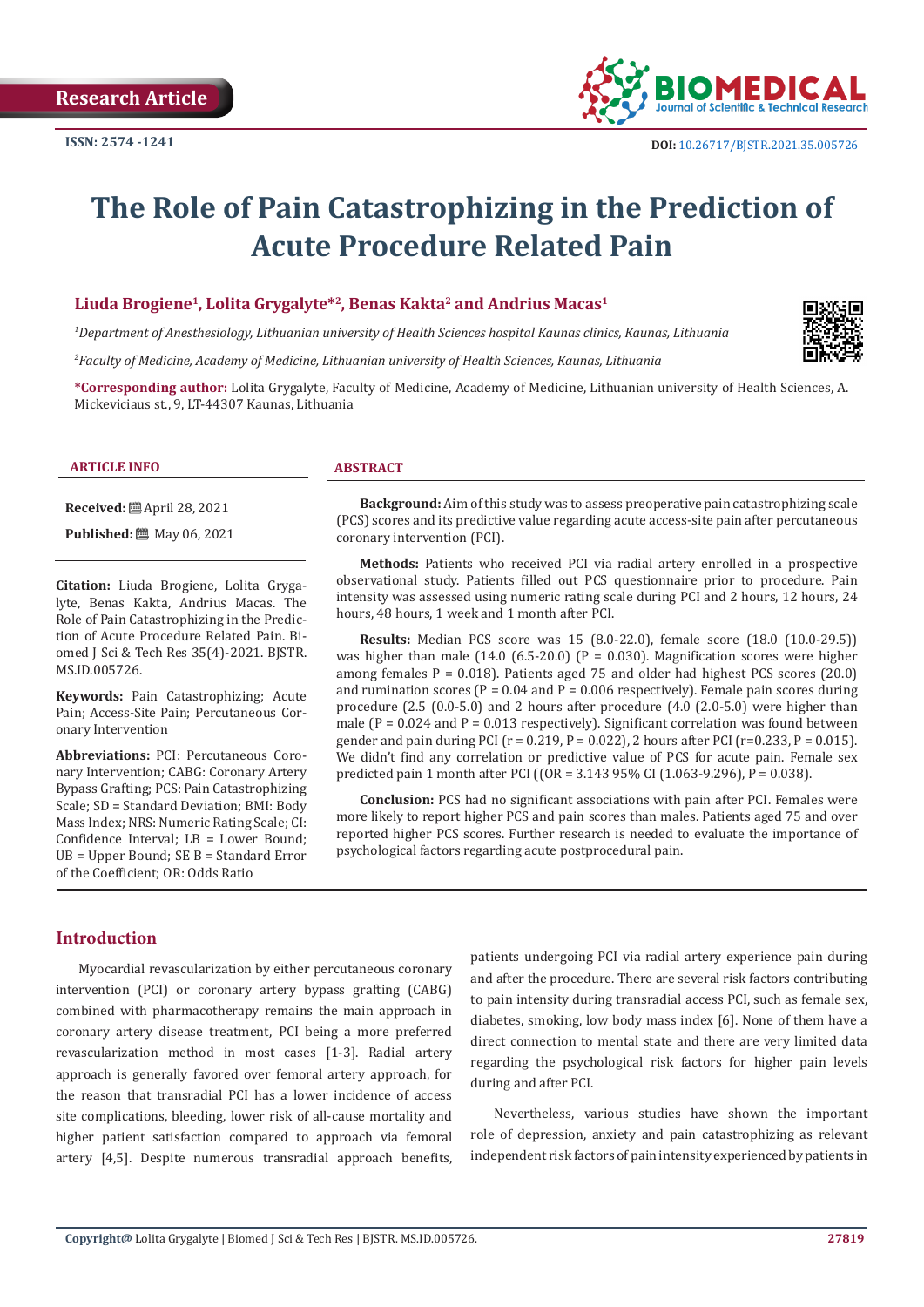multiple surgical procedures [7,8]. Catastrophizing is described as a tendency to aggravate possible outcomes when subjected to painrelated stimuli. It is considered a result of dysfunctional cognitive and emotional adaptation mechanism and consists of three main components: rumination, helplessness and magnification [9]. Pain catastrophizing causes higher pain intensity, which in turn requires a more aggressive approach to postsurgical analgesia. Furthermore, it can lead to the development of chronic postsurgical pain, contribute to anxiety, depression or other negative emotional dysfunctions, overall, negatively affecting patient's quality of life. Pain catastrophizing scale (PCS) is widely used for objectifying rather abstract components of catastrophizing and is considered a standard measuring tool, as it is proven to be accurate, consistent and reliable [8,10].

The primary aim of this study is to evaluate the relationship between pain catastrophizing and acute access site pain intensity after percutaneous coronary intervention via radial artery and determination whether pain catastrophizing scale score can be used as a predictive factor of acute pain after transradial PCI. Secondary aims include evaluating gender and age differences regarding PCS scores as well as pain scores up to 1 month after the procedure.

#### **Methods**

The Regional Ethics Committee approved the trial (approval number BE-2-7, 2018-02-26). 137 patients who underwent percutaneous coronary intervention via radial artery were enrolled in a prospective observational study (between 2018 and 2020).

#### **Inclusion Criteria**

- a. Patients hospitalized in Lithuanian university of health sciences hospital Kaunas clinics Department of Cardiology for a percutaneous coronary intervention via radial artery (PCI).
- b. Patients of both sexes and over the age of 18.
- c. Conscious patients, who gave written informed consent to participate in this study.

Due to missing data a total of 28 patients were excluded of whom 26 did not complete the PCS and 2 were unavailable for the follow-up pain assessment, leaving 109 patients for analysis (Figure 1). A prospective study with follow-up questions up to 1 month after the intervention was performed. Patients who were scheduled for PCI and agreed on participating in this study gave written informed consent.

 The participants were aware that the information collected was confidential. Patient characteristic data including sex, age, BMI and comorbidities were collected. The patients were asked to fill out a questionnaire prior to the intervention on Pain Catastrophizing Scale (PCS). The PCS is consisted of thirteen remarks considering what the patient may experience when they are in pain. Patients

have to rate their thoughts on each item from 0 ("not at all") to 4 ("all the time") (Table 1) [11]. The pain intensity was assessed by using the numeric rating scale (NRS), where  $0 =$  no pain and  $10 =$  worst pain imaginable 12. Patients were asked to rate their pain during the procedure and at 2 hours, 12 hours, 24 hours, 48 hours, 1 week and 1 month after the PCI. Statistical analysis was performed using IBMS SPSS 23.0. Visual inspections of Q-Q plots and Shapiro-Wilk goodness‐of‐fit tests were used to determine whether or not the data were normally distributed. Normally distributed continuous variables are presented as means with standard deviation and categorical data are presented as frequency and percentage.



**Figure 1:** Flow chart.

The preoperative PCS scores were not normally distributed, as well as pain scores at all time points were not normally distributed and therefore results are presented as medians (with quartiles). A Mann-Whitney U test was run to determine if there were differences in overall PCS score and in pain scores between males and females. The Kruskal-Wallis H test was used to evaluate the distribution of PCS scores between age groups. Pearson correlations test was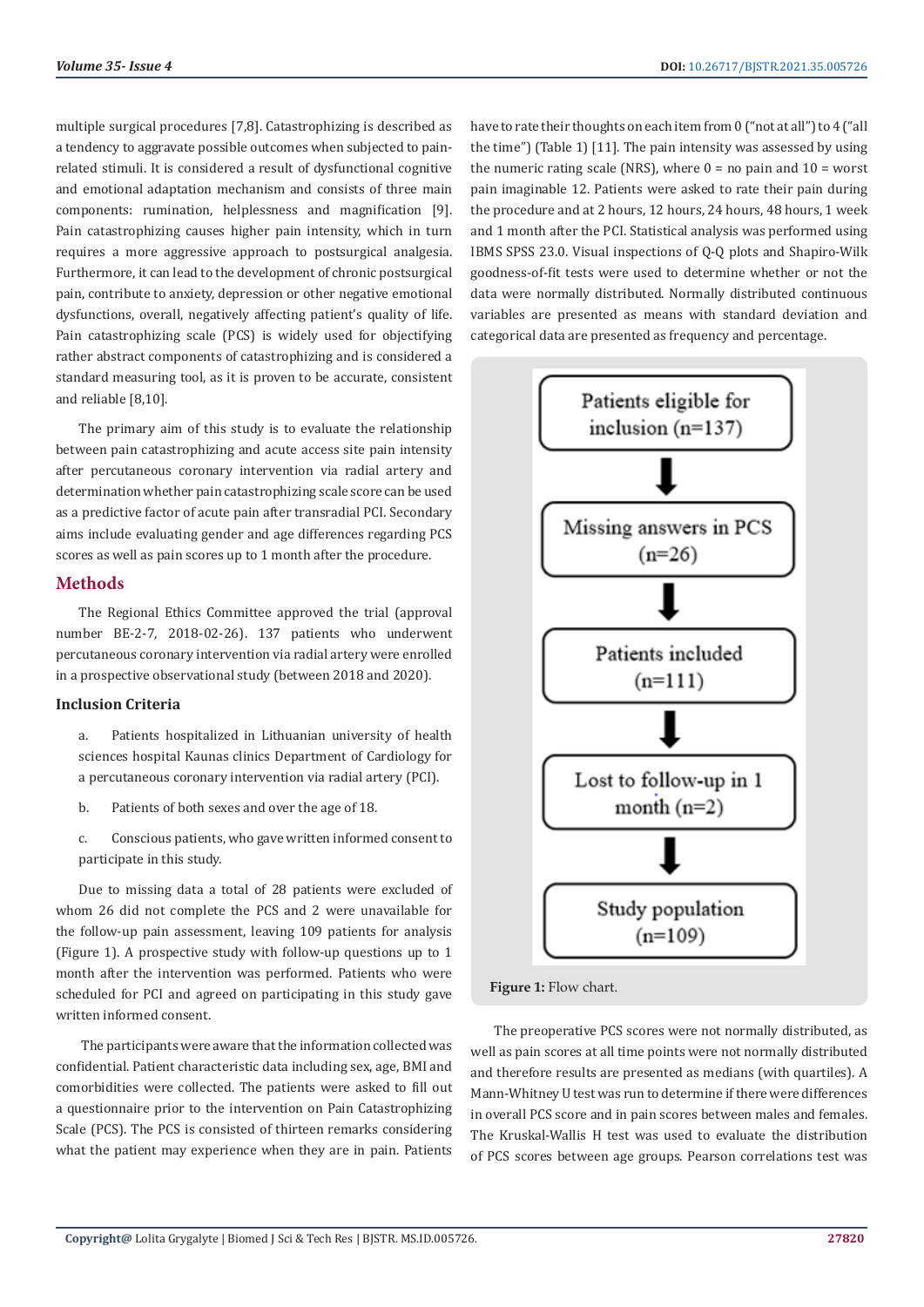used to examine the associations between catastrophizing, pain and age and to study the associations between pain scores and age. Point-Biserial correlation test was used to examine the correlation between gender and pain scores. To investigate the association between preprocedural pain catastrophizing and postprocedural pain intensity and to determine whether PCS could be used as a predictive factor for pain intensity after the procedure, we used a linear regression test with postoperative pain intensity as the dependent variable. Univariate logistic regression analysis was carried out to examine PCS, sex and age as prognostic factors for acute pain. The results were considered statistically significant at  $P < 0.05$ .

**Table 1:** Pain Catastrophizing Scale.

| 0 - not at all, 1 - to a Slight Degree, 2 - to a Moderate Degree, 3 - to a<br>Great Degree, 4 - all the time |
|--------------------------------------------------------------------------------------------------------------|
| When I'm in pain                                                                                             |
| 1. I worry all the time about whether the pain will end.                                                     |
| 2. I feel I can't go on.                                                                                     |
| 3. It's terrible and I think it's never going to get any better.                                             |
| 4. It's awful and I feel that it overwhelms me.                                                              |
| 5. I feel I can't stand it anymore.                                                                          |
| 6. I become afraid that the pain will get worse.                                                             |
| 7. I keep thinking of other painful events.                                                                  |
| 8. I anxiously want the pain to go away.                                                                     |
| 9. I can't seem to keep it out of my mind.                                                                   |
| 10. I keep thinking about how much it hurts.                                                                 |
| 11. I keep thinking about how badly I want the pain to stop.                                                 |
| 12. There's nothing I can do to reduce the intensity of the pain.                                            |
| 13. I wonder whether something serious may happen.                                                           |
| Rumination: Sum of items 8, 9, 10, 11                                                                        |
| Magnification: Sum of items 6, 7, 13                                                                         |
| Helplessness: Sum of items 1, 2, 3, 4, 5, 12                                                                 |

#### **Results**

In total 109 patients were included in the statistical analysis: 73 men (67%) and 36 women (33%). Baseline and demographic characteristics are presented in (Table 2). The overall median

**Table 3:** Demographic characteristics of the study population (n = 109).

preoperative PCS score was 15.0 (8.0-22.0). The median for females was 18.0 (10.0-29.5) and for males 14.0 (6.5-20.0). Overall PCS scores for females were statistically significantly higher than for males  $(P = 0.030)$ . In addition to that, females had a statistically significantly higher magnification score in PCS than males ( $P =$ 0.018). Distributions of PCS scores were similar for all age groups, as assessed by visual inspection of a boxplot. Median PCS scores were statistically significantly different between groups, with the highest median score (20.0) being in the ≥75 years old group and the lowest (9.0) among patients younger than 55 years old  $(P =$ 0.04). Rumination score was also higher among patients older than 75 years ( $P = 0.006$ ). PCS values are presented in (Table 3). The median pain score during the procedure was 1.0 (0.0-4.0).

| Table 2: Demographic characteristics of the study population (n |  |  |
|-----------------------------------------------------------------|--|--|
| $= 109$ ).                                                      |  |  |

| <b>Characteristics</b>                     | $n$ (%) or mean $\pm$ SD |  |  |  |
|--------------------------------------------|--------------------------|--|--|--|
| Age (years)                                | $64.29 \pm 11.2$         |  |  |  |
|                                            | Age groups               |  |  |  |
| <55 years                                  | 17(15.6)                 |  |  |  |
| 55-59 years                                | 12(11)                   |  |  |  |
| $60-64$ years                              | 26 (23.9)                |  |  |  |
| 65-69 years                                | 20 (18.3)                |  |  |  |
| 70-74 years                                | 13 (11.9)                |  |  |  |
| $\geq$ 75 years                            | 19 (17.4)                |  |  |  |
| Female sex                                 | 36 (33)                  |  |  |  |
| Male sex                                   | 73 (67)                  |  |  |  |
| BMI $(kg/m2)$                              | $29.07 \pm 5.5$          |  |  |  |
| Ischemic heart disease duration<br>(years) | $4 \pm 5.3$              |  |  |  |
| Current smoker                             | 36 (33)                  |  |  |  |
| Diabetes mellitus                          | 16 (14.7)                |  |  |  |
| Arterial hypertension                      | 99 (90.8)                |  |  |  |
| Depression                                 | 2(1.8)                   |  |  |  |
| Dyslipidemia                               | 68 (62.4)                |  |  |  |
| Emergency procedure                        | 19 (17.4)                |  |  |  |
| Duration of PCI (minutes)                  | $33.39 \pm 20.23$        |  |  |  |
| Times PCI performed                        | $1.67 \pm 1.001$         |  |  |  |

| <b>Characteristic</b> | <b>PCS, Median</b> | <b>Rumination, Median</b> | <b>Magnification, Median</b> | <b>Helplessness, Median</b> |  |  |  |
|-----------------------|--------------------|---------------------------|------------------------------|-----------------------------|--|--|--|
|                       |                    | sex                       |                              |                             |  |  |  |
| Male                  | $14.0(6.5-20.0)$   | $4.0(1.0-8.0)$            | $3.0(1.0-5.0)$               | $5.0(2.0-9.0)$              |  |  |  |
| Female                | 18.0 (10.0-29.5)   | $6.0(2.5-10.5)$           | $5.0(2.0-8.0)$               | $7.0(4.0-11.0)$             |  |  |  |
|                       | $P = 0.030*$       | $P = 0.056*$              | $P = 0.018*$                 | $P = 0.051*$                |  |  |  |
|                       | Age group          |                           |                              |                             |  |  |  |
| <55 years             | $9.0(7.0-22.0)$    | $3.0(1.0-5.0)$            | $2.0(1.0-4.5)$               | $5.0(3.0-9.5)$              |  |  |  |
| $55-59$ years         | 17.0 (8.0-20.0)    | $5.0(2.0-8.0)$            | $3.0(1.5-5.5)$               | $6.0(2.5-9.0)$              |  |  |  |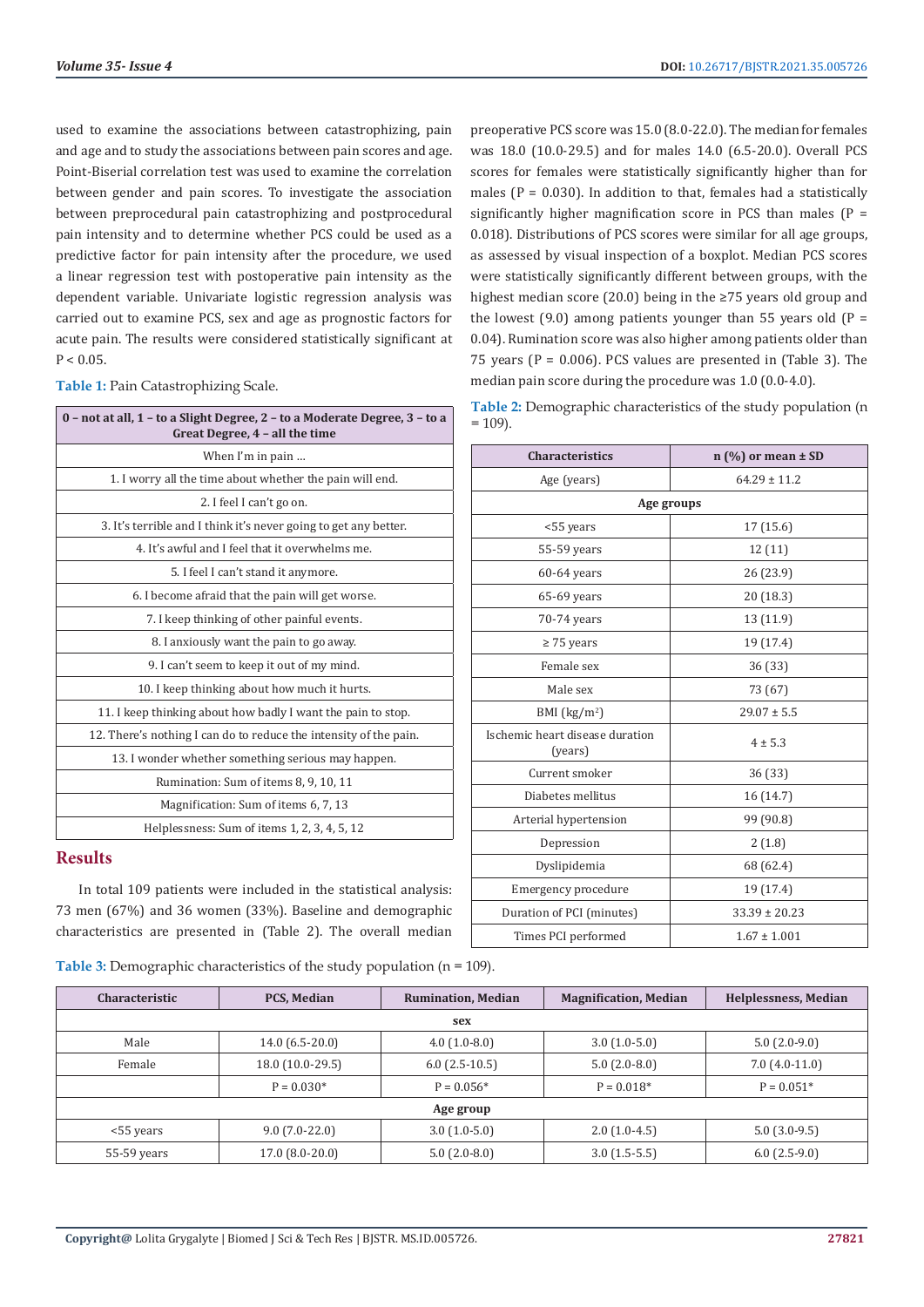| 60-64 years     | $14.5(8.0-22.0)$  | $5.0(2.0-10.0)$ | $4.0(2.0-7.0)$ | $7.0(2.0-10.0)$ |
|-----------------|-------------------|-----------------|----------------|-----------------|
| 65-69 years     | $10.0(5.0-18.0)$  | $2.0(1.0-5.0)$  | $2.0(1.0-4.0)$ | $4.0(2.0-6.0)$  |
| 70-74 years     | $18.5(11.0-27.0)$ | $6.5(6.0-11.0)$ | $3.5(1.5-6.5)$ | $8.0(5.0-10.5)$ |
| $\geq$ 75 years | 20.0 (14.5-30.5)  | $8.0(5.0-12.0)$ | $5.0(3.0-8.0)$ | $7.0(4.5-9.5)$  |
|                 | $P = 0.04**$      | $P = 0.006**$   | $P = 0.122**$  | $P = 0.286**$   |

Note: \*Mann-Whitney U test for PCS differences between genders

\*\*Kruskal-Wallis H test for PCS differences between age groups

The median for females was 2.5 (0.0-5.0) and for males 0.0 (0.0-3.0) being statistically significantly higher for females than for males  $(P = 0.024)$ . The results of the follow-up pain score assessments showed a statistically significant difference between genders at 2 hours after the procedure, with the median pain score for females being 4.0 (2.0-5.0) and for males 3.0 (0.0-4.0)  $(P = 0.013)$ . Figure 2 shows the levels of pain at 2 hours post procedure for different genders. Pain scores on other followup time points did not have a statistically significant difference

between genders. Pearson correlation analysis revealed that there were no significant associations between catastrophizing and pain scores during the procedure or at any of the follow-up points, as well as between catastrophizing and patient age. There were also no significant correlations between patients age and pain. However, a Point-Biserial correlation test revealed that there was a positive statistically significant correlation between gender and pain scores during and at 2 hours after the procedure ( $r=0.219$ ,  $P = 0.022$  and  $r=0.233$ ,  $P = 0.015$ , respectively).





A linear regression analysis revealed that PCS score had no statistically significant effect on the postprocedural pain score. The results are shown in (Table 4). Univariate regression analysis didn't reveal any statistically significant results regarding higher pain

catastrophizing scores and acute access-site pain development. However, our results showed that females had a 3.143 times greater possibility to report access-site pain 1 month after the procedure (P = 0.038) (Table 5).

| Pain intensity measured on | B        | 95% CI for B |           | <b>SEB</b> |          |       | $\mathbb{R}^2$ | $\Delta$ R <sup>2</sup> |
|----------------------------|----------|--------------|-----------|------------|----------|-------|----------------|-------------------------|
| <b>NRS</b>                 |          | LB           | <b>UB</b> |            | ß        | Sig.  |                |                         |
| 2 hours after PCI          | 0.032    | $-0.01$      | 0.074     | 0.021      | 0.146    | 0.129 | 0.021          | 0.012                   |
| 12 hours after PCI         | 0.004    | $-0.032$     | 0.04      | 0.018      | 0.021    | 0.827 | $\Omega$       | $-0.009$                |
| 24 hours after PCI         | 0.004    | $-0.024$     | 0.032     | 0.014      | 0.026    | 0.79  | 0.001          | $-0.009$                |
| 48 hours after PCI         | 0.003    | $-0.023$     | 0.028     | 0.013      | 0.019    | 0.843 | $\Omega$       | $-0.009$                |
| 1 week after PCI           | 0.004    | $-0.021$     | 0.029     | 0.013      | 0.028    | 0.769 | 0.001          | $-0.009$                |
| 1 month after PCI          | $-0.009$ | $-0.032$     | 0.014     | 0.012      | $-0.074$ | 0.443 | 0.006          | $-0.004$                |

**Table 4:** Linear regression results for PCS predicting acute access-site pain (total PCS score considered as independent variable).

Note: B = unstandardized regression coefficient;  $β$  = standardized coefficient; sig. = significance;  $R^2$  = coefficient of determination;  $\Delta R^2$  = adjusted R<sup>2</sup>.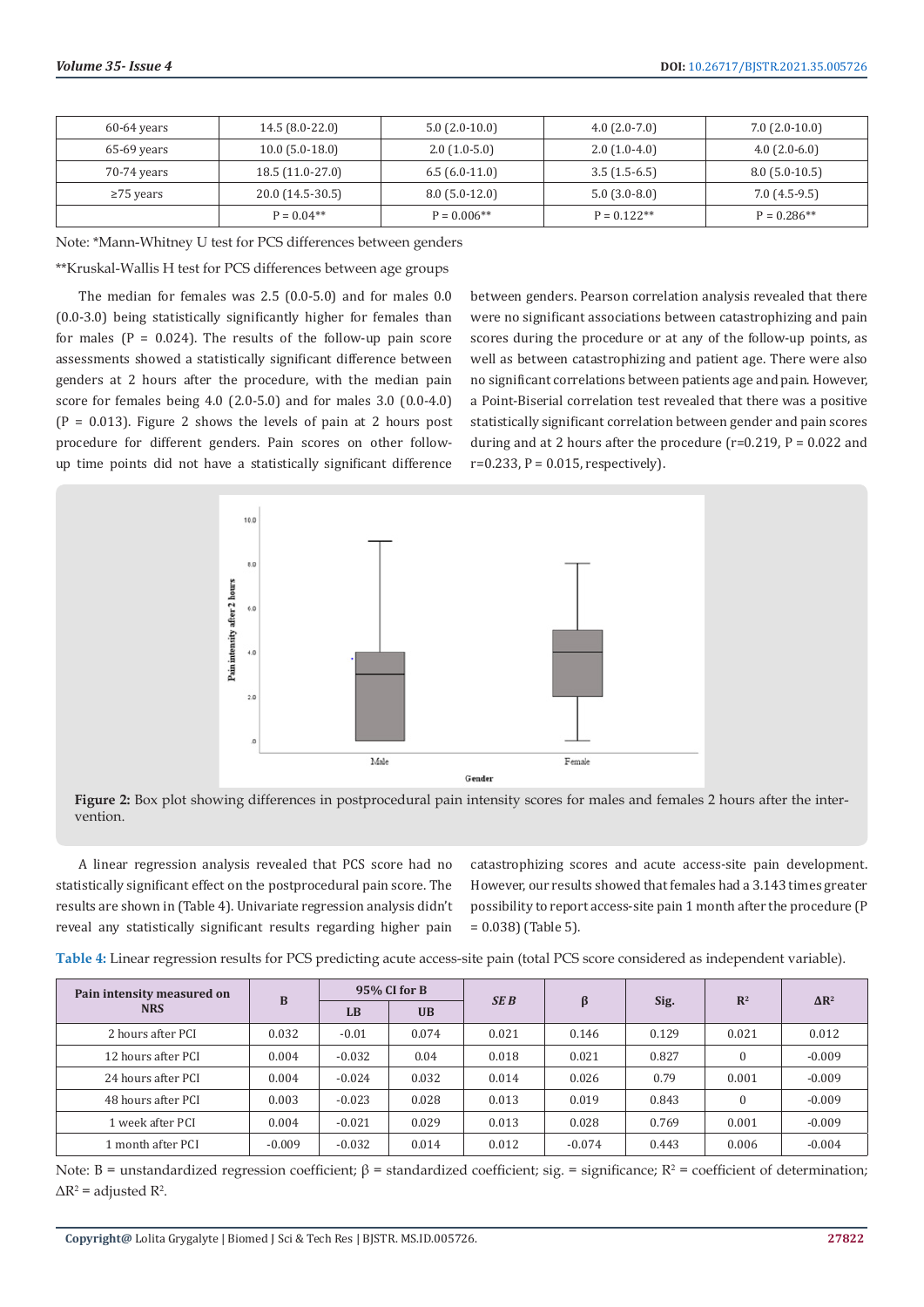| ble 5: Predictors for acute pain. |
|-----------------------------------|
|                                   |
|                                   |

|                                      |            | p                     | 0.429           | 0.458                                                                          | 0.322                                           | 0.645                       | 0.038                               | 0.994                                           |
|--------------------------------------|------------|-----------------------|-----------------|--------------------------------------------------------------------------------|-------------------------------------------------|-----------------------------|-------------------------------------|-------------------------------------------------|
|                                      | After 1 m  | 95% CI                | $0.93 - 1.03$   | 0.84-1.08                                                                      |                                                 |                             | 1.063-<br>9.296                     |                                                 |
|                                      |            | $\approx$             | 0.979           | 0.952                                                                          |                                                 |                             |                                     |                                                 |
|                                      |            | p                     | 0.685           | 0.241                                                                          |                                                 |                             |                                     |                                                 |
|                                      | After 1 w  | 95% CI                | $0.97 - 1.06$   | $0.96 - 1.2$                                                                   | $1.023$   0.88-1.19   0.777   0.910   0.76-1.10 |                             | $0.476$ $0.17 - 1.30$ $0.149$ 3.143 | $1.018$   0.97-1.07   0.462   1.000   0.95-1.05 |
|                                      |            | OR.                   | 1.009           | 1.070                                                                          |                                                 |                             |                                     |                                                 |
|                                      |            | p                     | 0.745           |                                                                                |                                                 |                             |                                     |                                                 |
|                                      | After 48 h | 95% CI                | $0.96 - 1.06$   | $\begin{array}{ c c c c c c c } \hline 0.94-1.21 & 0.315 \\\hline \end{array}$ | 1.012 0.85-1.21 0.899                           |                             | $0.615$ $0.20 - 1.93$ 0.405         | $1.012$   0.96-1.07   0.645                     |
|                                      |            | $\approx$             | 1.008           | 1.068                                                                          |                                                 |                             |                                     |                                                 |
|                                      |            | p                     | 0.749           | 0.658                                                                          |                                                 |                             | 0.353                               |                                                 |
| Acute pain development<br>After 24 h |            | 95% CI                | $0.97 - 1.05$   | $0.93 - 1.12$                                                                  | $0.88 - 1.14$ 0.995                             |                             | $0.28 - 1.57$                       | $0.97 - 1.05$ 0.520                             |
|                                      |            | $\approx$             | 1.006           | 1.022                                                                          | 1.000                                           | 1.014                       | 0.668                               | 1.012                                           |
|                                      |            |                       | 0.619           | 0.656                                                                          | 0.696                                           | 0.650                       | 0.306                               | 0.657                                           |
|                                      | After 12 h | 95% CI                | 0.96-1.03       | $0.90 - 1.07$                                                                  |                                                 | $0.91 - 1.06$               | $0.29 - 1.47$                       | $0.97 - 1.04$                                   |
|                                      |            | $\approx$             | 0.991           | 0.980                                                                          |                                                 |                             | 0.654                               | 1.008                                           |
|                                      |            | p                     | 0.299           | 0.448                                                                          |                                                 |                             | 0.135                               | 0.513                                           |
|                                      | After 2 h  | 95% CI                | 0.98-1.07       | $0.94 - 1.15$                                                                  | $0.96 - 1.30$ 0.142 0.976 0.87-1.10             | $0.94 - 1.13$ 0.493 0.982   | $0.17 - 1.27$                       | $0.97 - 1.05$                                   |
|                                      |            | $\overline{\text{R}}$ | 1.023           | 1.041                                                                          | 1.120                                           | 1.032                       | 0.464                               | 1.013                                           |
|                                      |            | p                     | 0.228           |                                                                                |                                                 |                             | 0.091                               |                                                 |
|                                      | During     | 95% CI                | 0.98-1.05       | $\mid 0.98 - 1.18 \mid 0.119 \mid$                                             | $1.001$   0.89-1.13   0.984                     | $1.052$   0.97-1.14   0.202 | $0.22 - 1.12$                       | $1.001$   0.97-1.04   0.932                     |
|                                      |            | $\approx$             | 1.022           | 1.074                                                                          |                                                 |                             | 864.0                               |                                                 |
| dictors<br>Pre-                      |            | PCS                   | nation<br>Rumi- | fication<br>Magni-                                                             | less-<br>Help-<br>ness                          | Sex                         | Age                                 |                                                 |

**Copyright@** Lolita Grygalyte | Biomed J Sci & Tech Res | BJSTR. MS.ID.005726.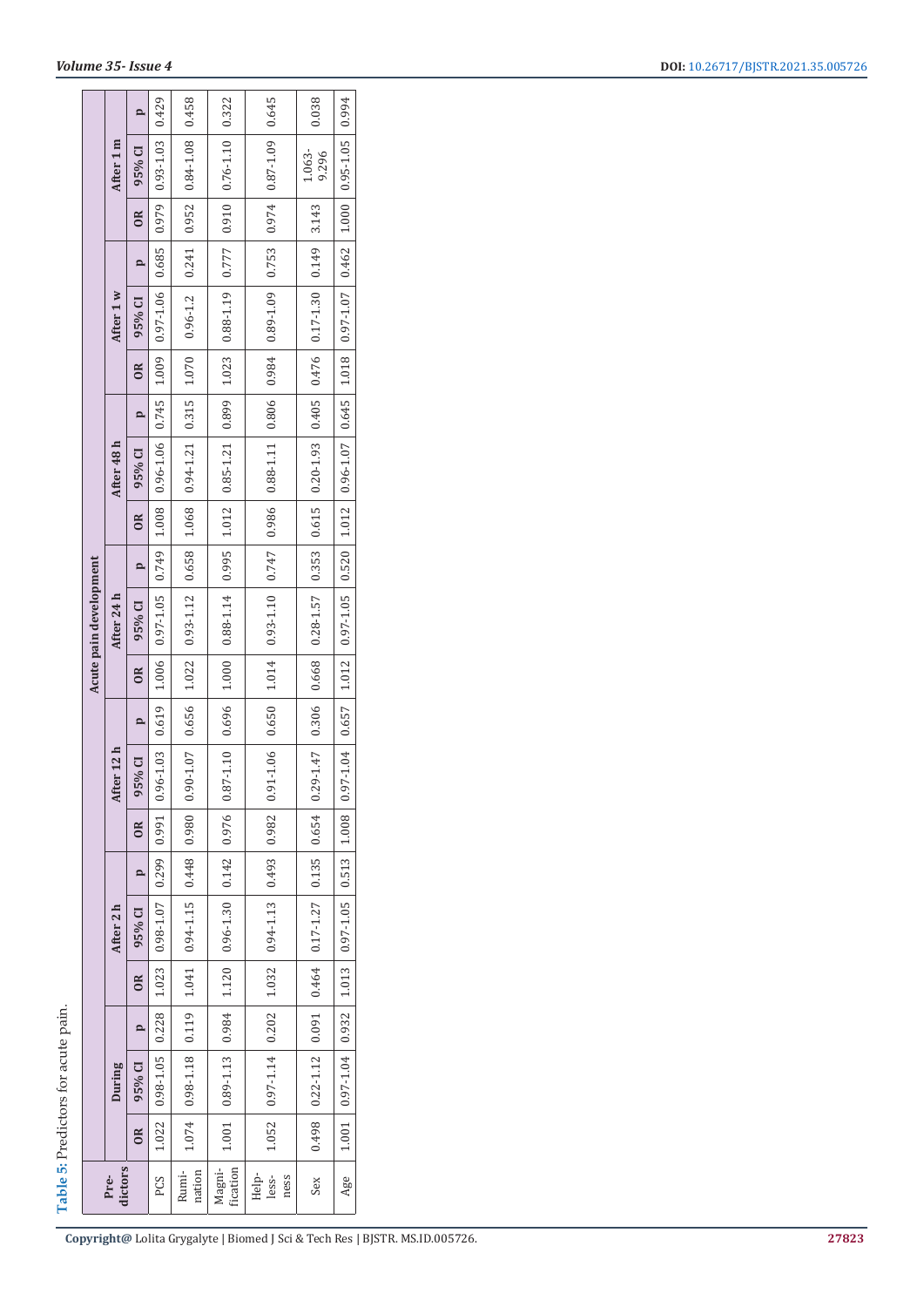### **Discussion**

Our study evaluated the gender differences regarding PCS scores and pain scores during and up to 1 month after the intervention. We found that females had a statistically significantly higher PCS score than males, as well as statistically significantly higher pain scores at 2 hours after the procedure. The tests also revealed that females are more likely to have a 1.064-point higher pain score than males 2 hours after the procedure. Differences between genders regarding pain and catastrophizing have been explored in earlier studies, which often reported higher pain and catastrophizing ratings in females 13. According to literature, women may be more sensitive and less tolerant to painful stimuli due to differences in sex hormones and immunity [12-14]. Further study is needed to explore benefit of intervention approach based on gender. Considering age and PCS scores, we found that PCS scores were statistically significantly different between age groups and the highest among those older than 75 years.

Older adults often struggle with medical comorbidities, disability, depression and anxiety and an overall impaired quality of life, and all of these factors could influence catastrophizing thoughts [15,16]. Suren et al. didn't find any differences in PCS among different age groups, however Park et al. found that risk for catstrophizing increases with age, although the results were not statistically significant [16,17]. It's important to note that in the Suren et al. study the oldest patient was 69 years old, and our study showed highest catastrophizing scores in patients older than 75 years old. Therefore, further research is needed in order to investigate the relationship between age and PCS. Our primary goal of this study was to determine whether the scores of pain catastrophizing were associated with acute pain up to 1 month after PCI and whether the PCS could be used to predict the postprocedural acute pain after the percutaneous coronary intervention. We did not find significant association between PCS score and pain during and after the procedure.

Majority of the studies on postoperative pain are performed with patients after surgeries of great extent and there are limited data on PCS and postprocedural pain [18,19]. While isolated acute pain levels could be comparable between such surgeries and minor procedures, extensity of tissue trauma is considerably larger compared to that experienced by patients after transradial PCI. We came to a conclusion that this is the main reason for insignificant association mentioned above. Many researchers analyze pain catastrophizing and it's association with pain. Some studies show that pain catastrophizing could be associated with chronic pain, delayed recovery and higher disability rates [20- 22]. Authors suggest that pain catastrophizing might contribute

to pain sensitivity through the central nervous system processing of pain-related information, however clear mechanisms are not yet identified 21. Nonetheless, not many studies examine the relationship between pain catastrophizing and acute pain.

Khan et al. performed a study with patients scheduled for an open heart surgery with the aim to establish the relationship between catastrophizing and postoperative pain intensity. Their results indicated that patients showing higher scores on preoperative PCS also tended to report greater postoperative pain intensity [23]. Sommer et al., who examined the association between preoperative catastrophization and acute pain after ear, nose and throat surgery, came to the conclusion, that catastrophizing is a good predictor of postoperative pain [24]. One of the reasons why our results do not demonstrate any significant association between pain catastrophization scores and postprocedural pain could be that the PCI via the radial artery is a less painful procedure than major surgeries, therefore patients reported lower pain scores. In a study, conducted by Cheng et al., patients reported access site pain level with a median rating of 9.0 (0.0-28.5) on the 100 mm long visual analogue scale 3 h after the procedure [25,26], which is in accordance to our results.

Determining which patients could be more prone to catastrophizing could come of use when deciding whether certain interventions would be of clinical value, as it has been shown that pain catastrophizing can be modified in various surgical settings 26. Importance of such interventions can be highlighted by relationship between higher PCS scores and greater need for postoperative opioids, as found by Sacks, et al. [27]. This study has a few limitations. First, patients filled PCS only prior to the procedure, thus data was not available to examine possible correlation between pain and PCS at all time points. This approach could have been important as it is known that PCS tend to vary depending on recovery [28]. Furthermore, no other possible psychological factors, such as anxiety, were evaluated. Some authors found a significant positive correlation between preoperative anxiety and PCS scores. These psychological factors could potentially add to the prediction of acute pain intensity. Further studies should be considered to specify our findings.

#### **Conclusion**

This study found no significant associations between pain catastrophizing and pain intensity after percutaneous coronary intervention. In addition, we found that females are more likely to report higher pain catastrophizing scores and higher pain scores than males and adults aged 75 and over were found to have higher PCS scores. Further study is needed to evaluate the importance of psychological factors regarding acute postprocedural pain.